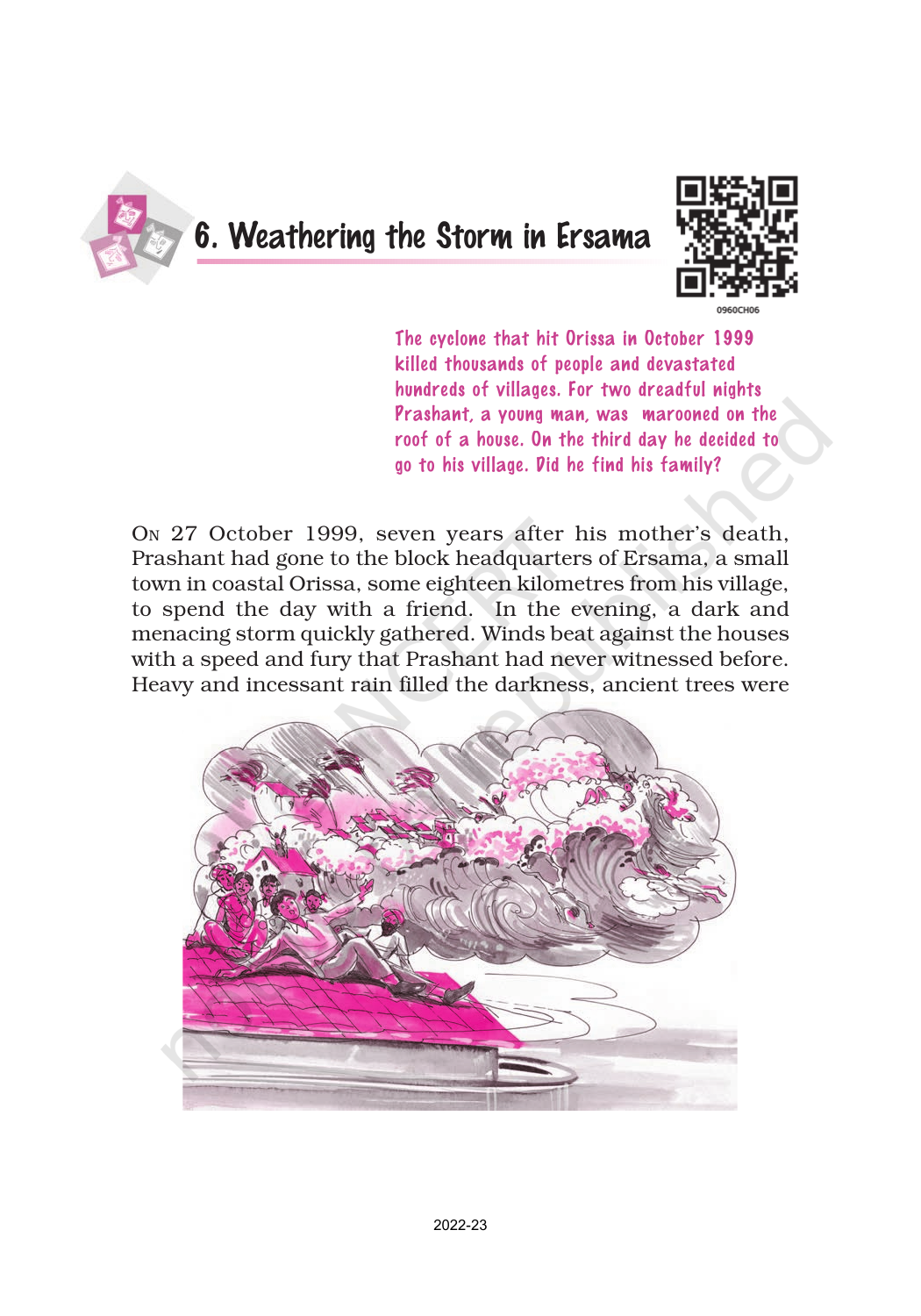uprooted and crashed to the earth. Screams rent the air as people and houses were swiftly washed away. The angry waters swirled into his friend's house, neck deep. The building was of brick and mortar and was strong enough to survive the devastation of the wind's velocity of 350 km per hour. But the cold terror of the family grew with the crashing of trees that had got uprooted and fallen on their house, some time in the middle of the night, damaging its roof and walls.

The crazed destruction wrought by the cyclone and the surge of the ocean continued for the next thirty-six hours, although wind speeds had reduced somewhat by the next morning. To escape the waters rising in the house, Prashant and his friend's family had taken refuge on the roof. Prashant will never forget the shock he experienced at his first glimpse of the devastation wrought by the super cyclone, in the grey light of the early morning. A raging, deadly, brown sheet of water covered everything as far as the eye could see; only fractured cement houses still stood in a few places. Bloated animal carcasses and human corpses floated in every direction. All round even huge old trees had fallen. Two coconut trees had fallen on the roof of their house. This was a blessing in disguise, because the tender coconuts from the trees kept the trapped family from starving in the several days that followed.

For the next two days, Prashant sat huddled with his friend's family in the open on the rooftop. They froze in the cold and incessant rain; the rain water washed away Prashant's tears. The only thought that flashed through his mind was whether his family had survived the fury of the super cyclone. Was he to be bereaved once again?

Two days later, which seemed to Prashant like two years, the rain ceased and the rain waters slowly began to recede. Prashant was determined to seek out his family without further delay. But the situation was still dangerous, and his friend's family pleaded with Prashant to stay back a little while longer. But Prashant knew he had to go.

He equipped himself with a long, sturdy stick, and then started on his eighteen-kilometre expedition back to his village through the swollen flood waters. It was a journey he would never forget. He constantly had to use his stick to locate the road, to determine



38 / Moments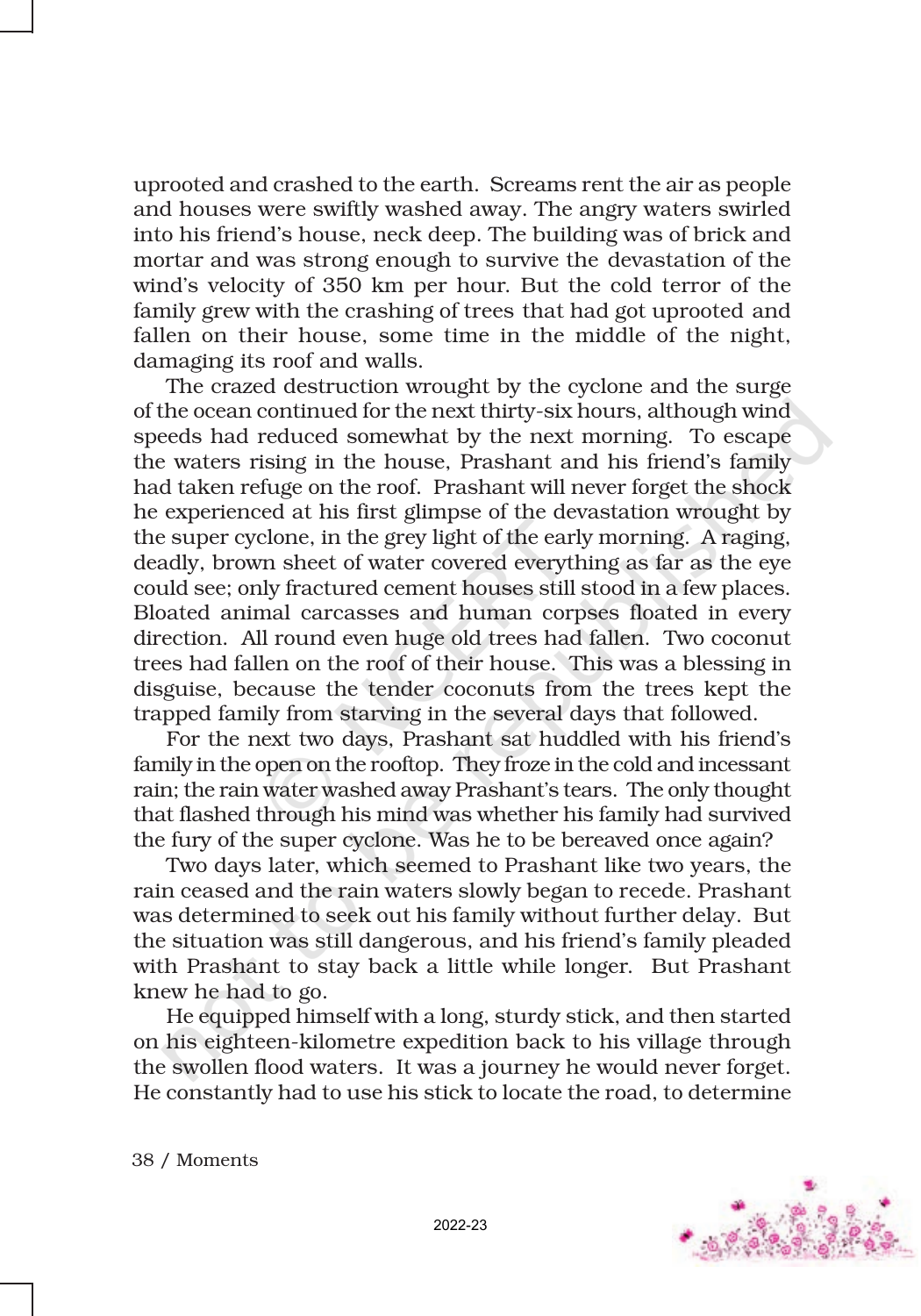

where the water was most shallow. At places it was waist deep, and progress was slow. At several points, he lost the road and had to swim. After some distance, he was relieved to find two friends of his uncle who were also returning to their village. They decided to move ahead together.

As they waded through the waters, the scenes they witnessed grew more and more macabre. They had to push away many human bodies — men, women, children — and carcasses of dogs, goats and cattle that the current swept against them as they moved ahead. In every village that they passed, they could barely see a house standing. Prashant now wept out loud and long. He was sure that his family could not have survived this catastrophe.

Eventually, Prashant reached his village, Kalikuda. His heart went cold. Where their home once stood, there were only remnants of its roof. Some of their belongings were caught, mangled and twisted in the branches of trees just visible above the dark waters. Young Prashant decided to go to the Red Cross shelter to look for his family.

Among the first people he saw in the crowd was his maternal grandmother. Weak with hunger, she rushed to him, her hands outstretched, her eyes brimming. It was a miracle. They had long given him up for dead.

Quickly word spread and his extended family gathered around him, and hugged him tight in relief. Prashant anxiously scanned the motley, battered group. His brother and sister, his uncles and aunts, they all seemed to be there.



Weathering the Storm in Ersama/ 39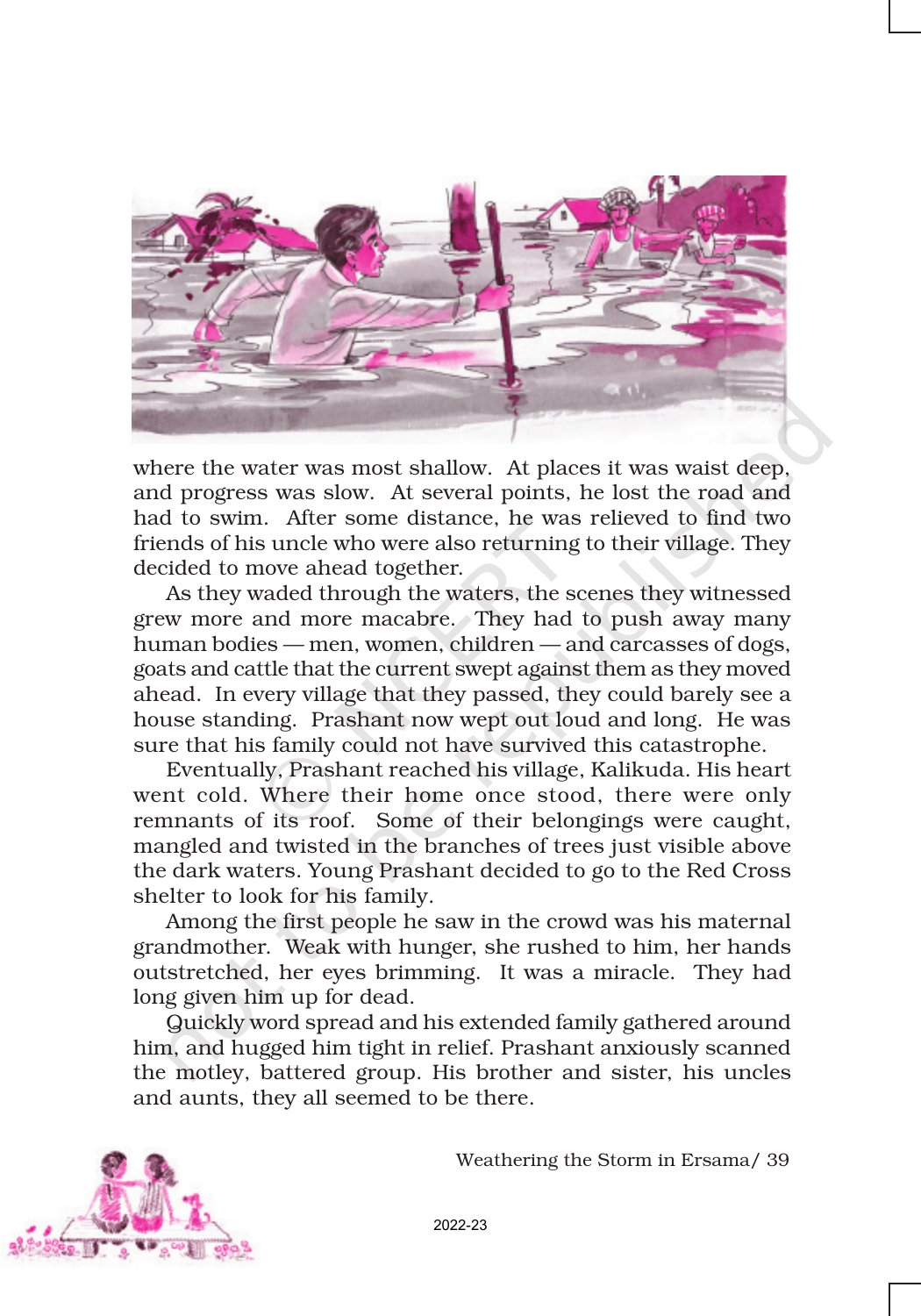By the next morning, as he took in the desperate situation in the shelter, he decided to get a grip over himself. He sensed a deathly grief settling upon the 2500 strong crowd in the shelter. Eighty-six lives were lost in the village. All the ninety-six houses had been washed away. It was their fourth day at the shelter. So far they had survived on green coconuts, but there were too few to go around such a tumult of people.

> Prashant, all of nineteen years, decided to step in as leader of his village, if no one else did. He organised a group of youths and elders to jointly pressurise the merchant once again to part with his rice. This time the delegation succeeded and returned triumphantly, wading through the receding waters with food for the entire shelter. No one cared that the rice was already rotting. Branches from fallen trees were gathered to light a reluctant and slow fire, on which to cook the rice. For the first time in four days, the survivors at the cyclone shelter were able to fill their bellies. His next task was to organise a team of youth volunteers to clean the shelter of filth, urine, vomit and floating carcasses, and to tend to the wounds and fractures of the many who had been injured.

On the fifth day, a military helicopter flew over the shelter and dropped some food parcels. It then did not return. The youth task force gathered empty





40 / Moments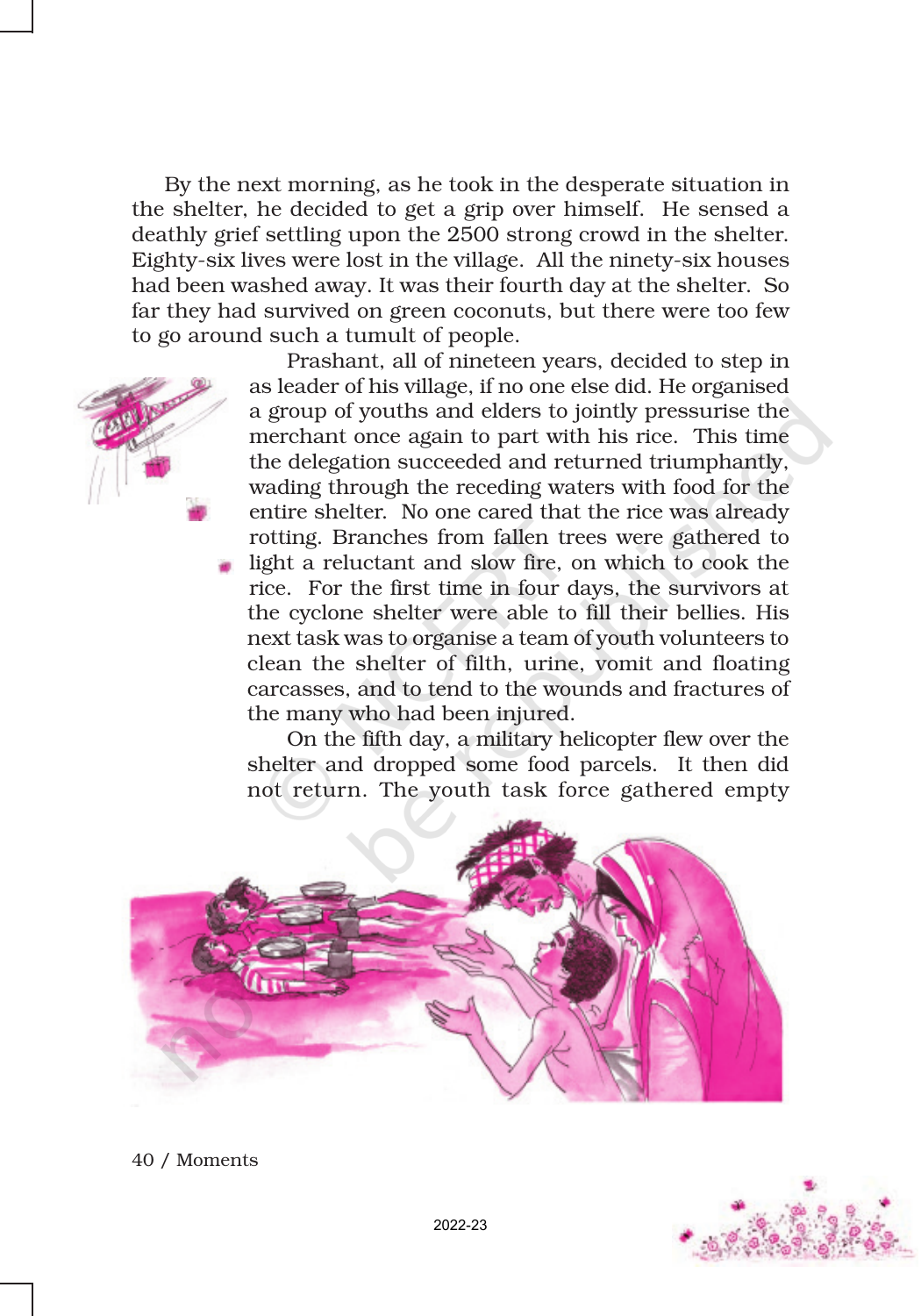utensils from the shelter. Then they deputed the children to lie in the sand left by the waters around the shelter with these utensils on their stomachs, to communicate to the passing helicopters that they were hungry. The message got through, and after that the helicopter made regular rounds of the shelter, airdropping food and other basic needs.

Prashant found that a large number of children had been orphaned. He brought them together and put up a polythene sheet shelter for them. Women were mobilised to look after them, while the men secured food and materials for the shelter.

As the weeks passed, Prashant was quick to recognise that the women and children were sinking deeper and deeper in their



grief. He persuaded the women to start working in the food-forwork programme started by an NGO, and for the children he organised sports events. He himself loved to play cricket, and so he organised cricket matches for children. Prashant engaged, with other volunteers, in helping the widows and children to pick up the broken pieces of their lives. The initial government plan was to set up institutions for orphans and widows. However, this step was successfully resisted, as it was felt that in such institutions, children would grow up without love, and widows



Weathering the Storm in Ersama/ 41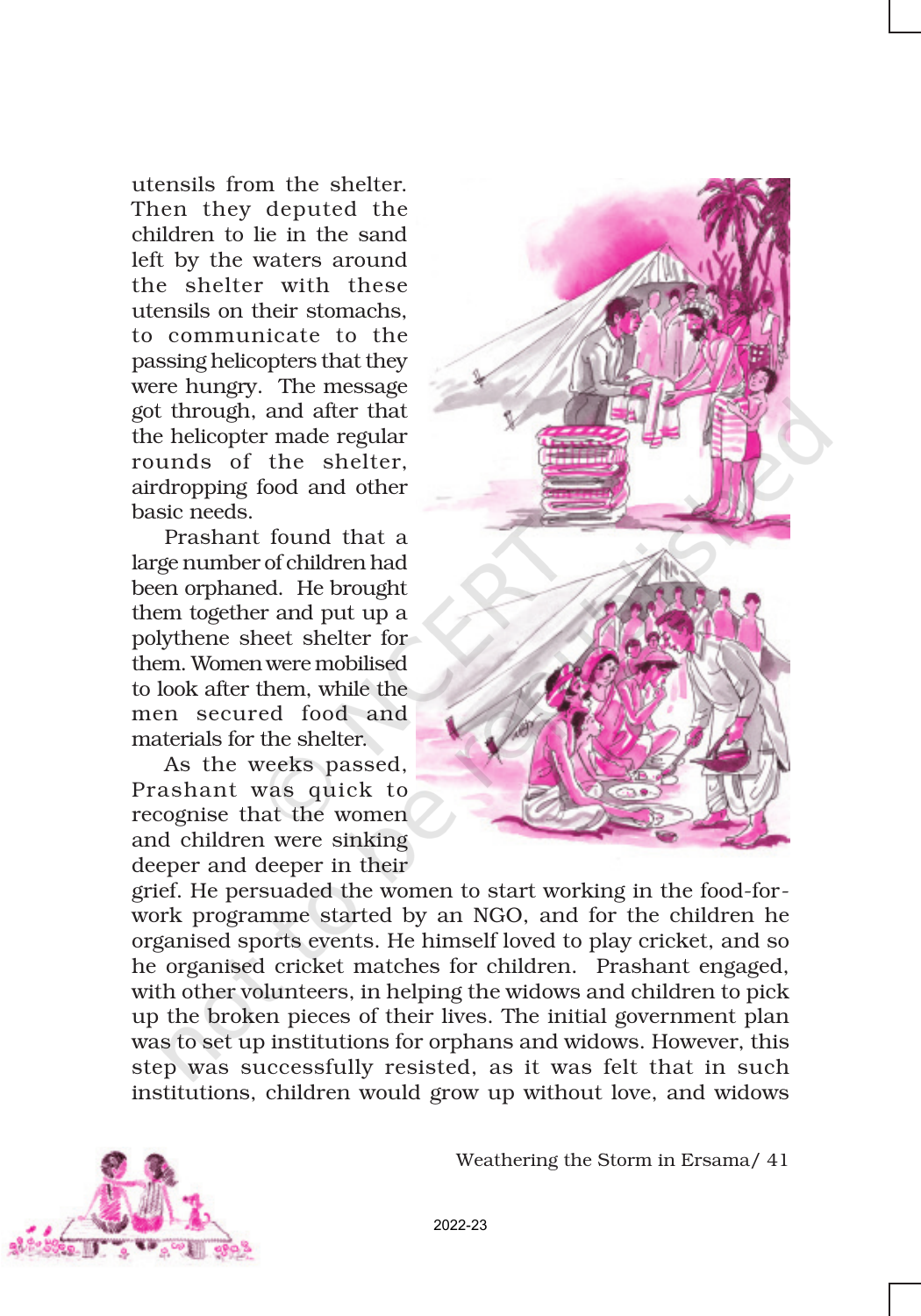would suffer from stigma and loneliness. Prashant's group believed orphans should be resettled in their own community itself, possibly in new foster families made up of childless widows and children without adult care.

It is six months after the devastation of the super cyclone. This time Prashant's wounded spirit has healed simply because he had no time to bother about his own pain. His handsome, youthful face is what the widows and orphaned children of his village seek out most in their darkest hour of grief.

HARSH MANDER

## **Glossary**

menacing: dangerous and harmful incessant: unceasing; continual swirled: moved or flowed along with a whirling motion carcasses: dead bodies of animals **bereaved:** lost a close relation or friend through his/her death **remnants:** small remaining quantities motley: disparate; varied in appearance or character **tumult:** uproar of a disorderly crowd



- 1. What havoc has the super cyclone wreaked in the life of the people of Orissa?
- 2. How has Prashant, a teenager, been able to help the people of his village?
- 3. How have the people of the community helped one another? What role do the women of Kalikuda play during these days?
- 4. Why do Prashant and other volunteers resist the plan to set up institutions for orphans and widows? What alternatives do they consider?